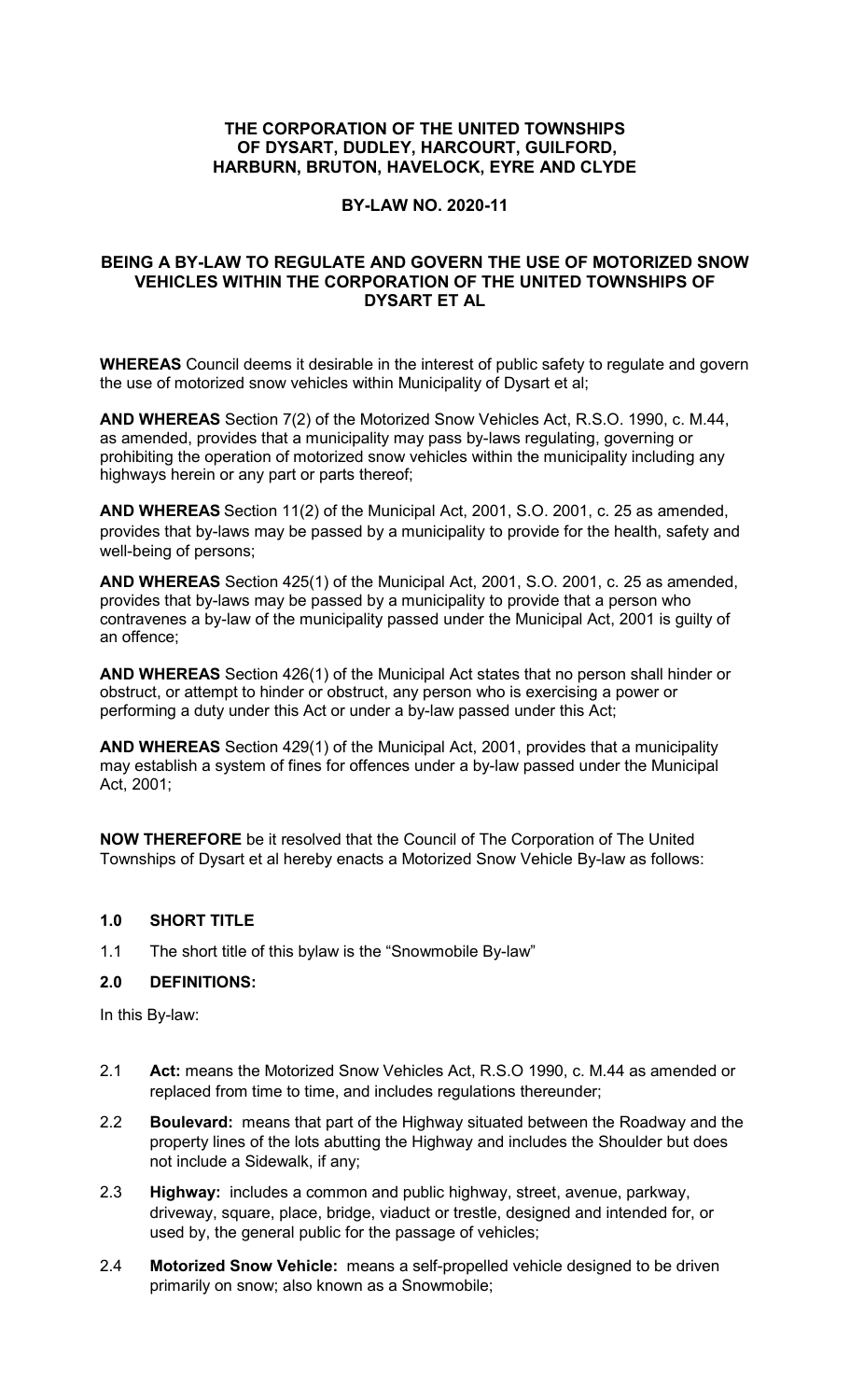- 2.5 **Municipality:** means the Corporation of the United Townships of Dysart, Dudley, Harcourt, Guilford, Harburn, Bruton, Havelock, Eyre and Clyde;
- 2.6 **Shoulder:** means the portion of a highway that provides lateral support to the roadway and that may accommodate stopped motor vehicles and emergency use;
- 2.7 **Sidewalk:** means a part or strip of land, paved or otherwise, in, on, or alongside a Highway and designed and intended for, or used by, the general public for pedestrian travel;
- 2.8 **Officer:** means a person appointed by Council as a Municipal Law Enforcement Officer, a Police Officer, or other individual duly appointed to enforce this By-law;

## **3.0 RESTRICTIONS**

3.1 No person shall operate a Motorized Snow Vehicle along any part of a Highway or on any part of a Highway as depicted on "Schedule A" attached hereto, unless it is to cross over such Highway at a right angle.

## **4.0 MUNICIPAL PROPERTY**

4.1 Operating, riding or driving a Motorized Snow vehicle in any public park, or open space owned by the Municipality, is permitted unless restricted by Council and explicitly signed as prohibited.

#### **5.0 PROHIBITED ON SIDEWALK**

5.1 No person shall operate a Motorized Snow Vehicle on any Sidewalk within the geographical boundaries of Dysart et al, except to cross the Sidewalk at right angles.

# **6.0 OBSTRUCTION**

6.1 No person shall hinder or obstruct, or attempt to hinder or obstruct, an Officer or other duly appointed person who is exercising a power or performing a duty under this By-law.

#### **7.0 ENFORCEMENT PROVISIONS**

- 7.1 The provisions of this By-law shall be subject to the provisions of the Highway Traffic Act, R.S.O. 1990, c. H.8 and the Motorized Snow Vehicle Act, R.S.O. 1990, c. M.44, and amendments thereto.
- 7.2 This By-law shall be enforced by a Municipal Law Enforcement Officer, any member of the Ontario Provincial Police or any Police Officer with jurisdiction within the Municipality.

# **8.0 OFFENCE & PENALTY PROVISIONS**

8.1 Every person who contravenes any provision of this By-law is guilty of an offence and upon conviction is liable to a fine as provided for by the Provincial Offences Act, R.S.O. 1990, Chapter P. 33, as amended.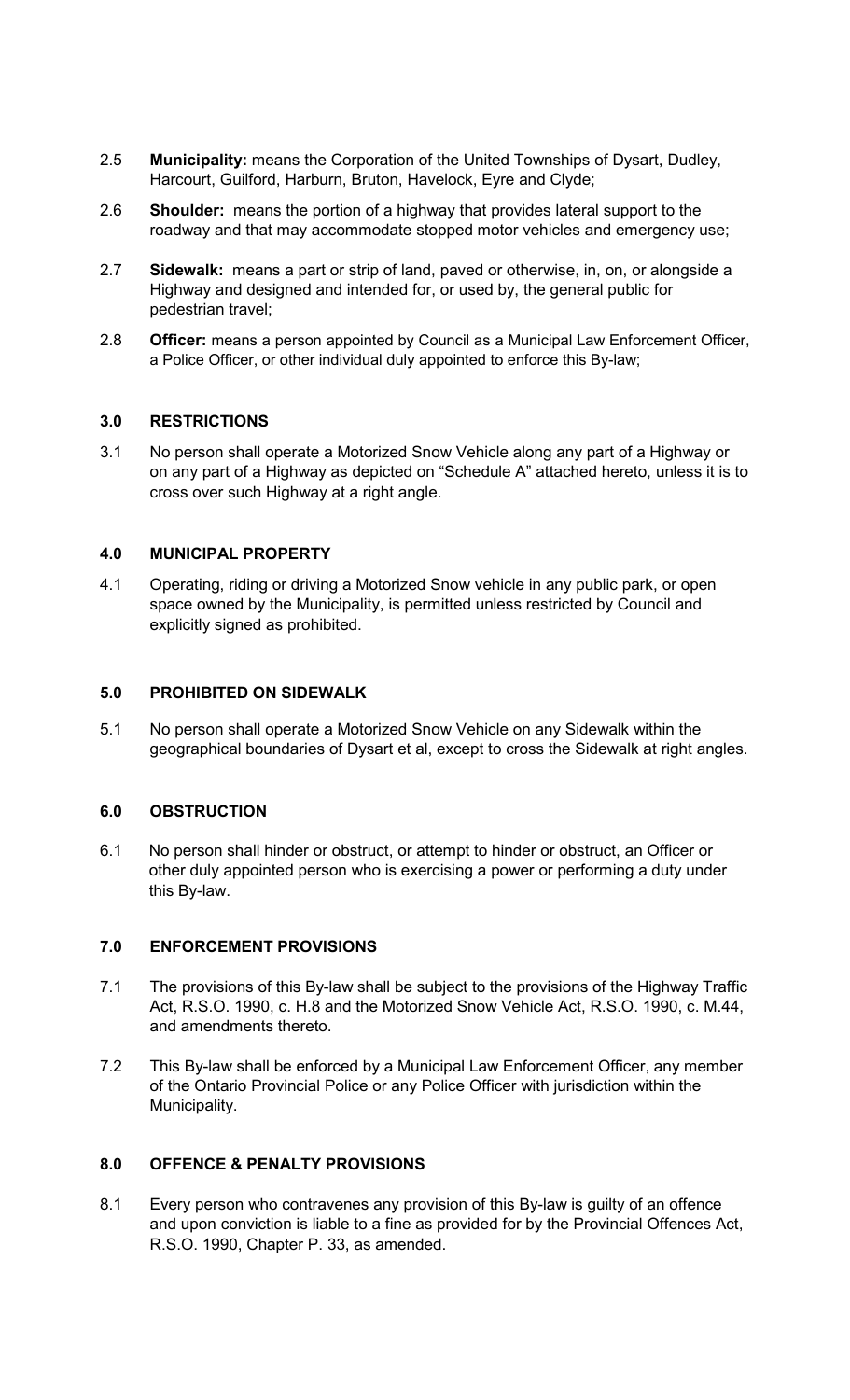8.2 If this By-law is contravened and a conviction entered, the court in which the conviction has been entered and any court of competent jurisdiction thereafter may, in addition to any other remedy and to any penalty that is imposed, make an order prohibiting the continuation or repetition of the offence by the person convicted.

# **9.0 SEVERABILITY**

9.1 If a court of competent jurisdiction should declare any section or part of a section of this By-law to be invalid, such section or part of a section shall not be construed as having persuaded or influenced Council to pass the remainder of the by-law and it is hereby declared that the remainder of the By-law shall be valid and shall remain in force.

#### **10.0 IMPLEMENTATION**

10.1 This By-law shall come into full force and effect after adoption.

**READ** a first, second and third time, passed, signed and the Corporate Seal attached hereto this 28<sup>th</sup> day of January, 2020.

Mayor: Andrea Roberts

 $\_$ 

 $\_$ 

Clerk: Cheryl Coulson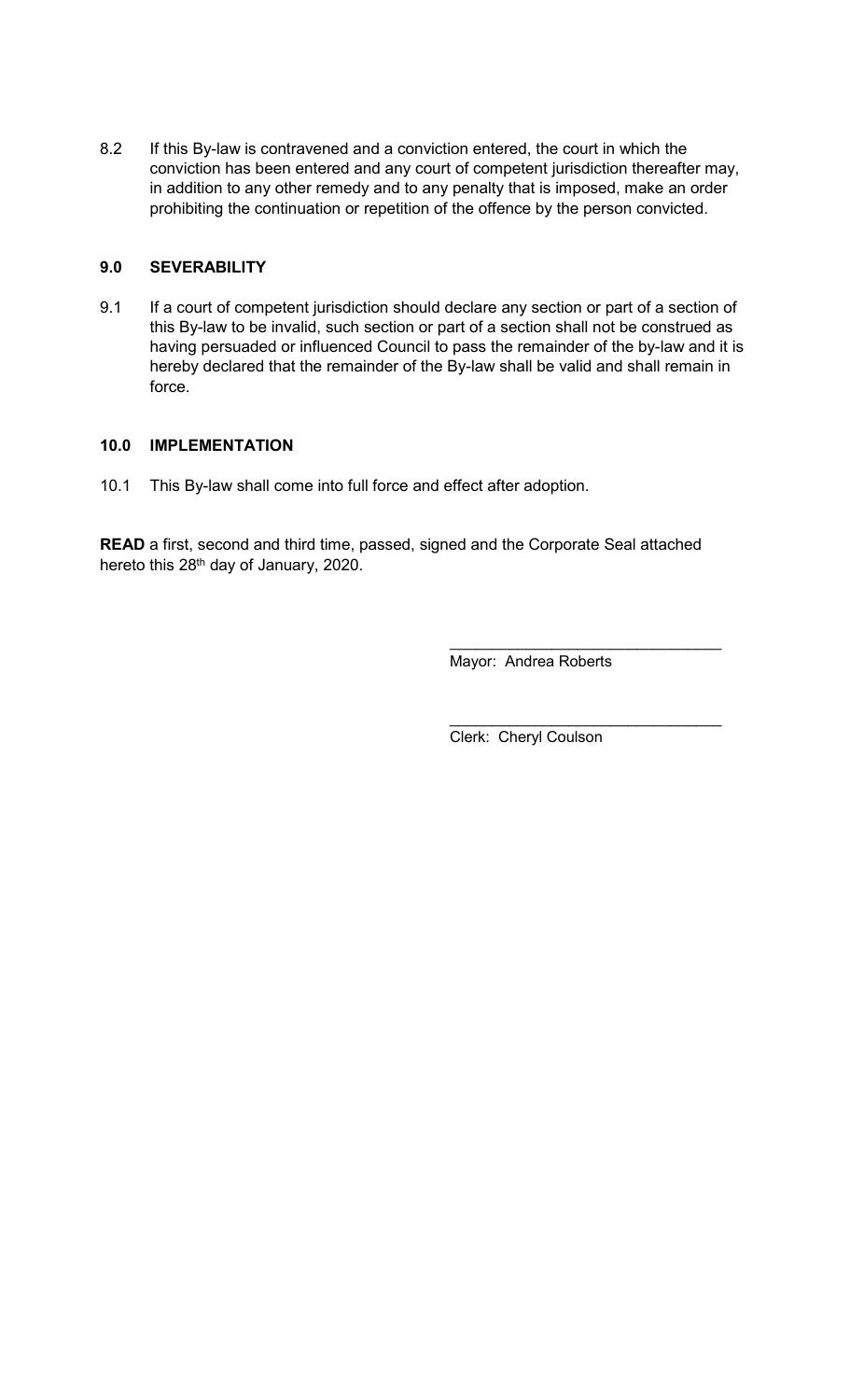# **THE CORPORATION OF THE UNITED TOWNSHIPS OF DYSART, DUDLEY, HARCOURT, GUILFORD, HARBURN, BRUTON, HAVELOCK, EYRE AND CLYDE**

# **PART 1 Provincial Offences Act**

# **By-law No. 2020-11 - Snowmobile By-law**

| <b>ITEM</b>   | <b>COLUMN1</b>                                                                             | <b>COLUMN 2</b>                                                             | <b>COLUMN 3</b> |
|---------------|--------------------------------------------------------------------------------------------|-----------------------------------------------------------------------------|-----------------|
|               | <b>Short Form</b><br>Wording                                                               | <b>Provision</b><br><b>Creating or</b><br><b>Defining</b><br><b>Offence</b> | <b>Set Fine</b> |
| $\mathbf 1$ . | Operate<br>Snowmobile on<br>Prohibited<br>Highway                                          | Section 3.1                                                                 | \$200.00        |
| 2.            | Drive, Operate or<br><b>Ride Snowmobile</b><br>on Municipal<br>Property without<br>consent | Section 4.1                                                                 | \$200.00        |
| 3.            | Operate<br>Snowmobile on<br>Sidewalk                                                       | Section 5.1                                                                 | \$200.00        |
| 4.            | Obstruct, Hinder<br>or Attempt to<br>Obstruct or<br>Hinder an Officer                      | Section 6.1                                                                 | \$200.00        |

"NOTE: The penalty provision for the offences indicated above is section 8.1 of the Bylaw No. 2020-11, a certified copy of which has been filed".